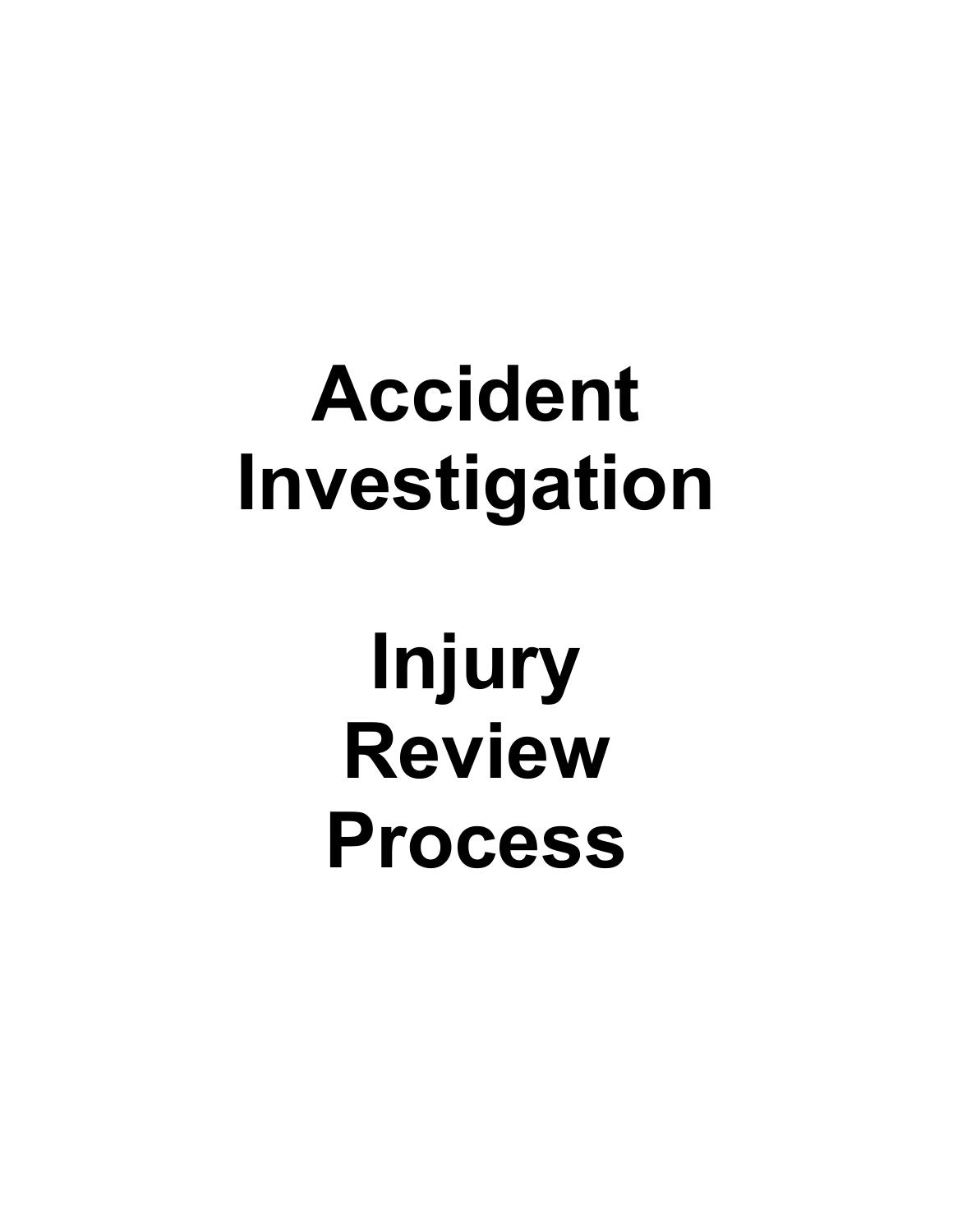## **INJURY REVIEW PROCESS**

An Injury Review Program is one of the most effective approaches to reducing employee injuries and Workers' Compensation costs.

## **FORMAT**

The Injury Review Process is simple to administer. On a regular basis, a committee of upper and middle management meets for approximately one hour.

During this time three or four injured employees are individually scheduled to describe their particular injury in detail to the committee. The management team may interject by asking the employee to elaborate on specific circumstances. Once everyone is satisfied with the discussion of the incident, the injured employee is asked how he or she thinks the company and employees can prevent similar injuries from recurring.

## **BENEFITS**

The positive benefits and effects of the Injury Review Process (IRP) are many:

- 1. It is a follow-up investigation of prior accidents and injuries. Many times this process has proven to be far more revealing and in-depth than initial accident investigations.
- 2. During this process a team comprised of management and workers is considering and developing ways to prevent recurrence of injuries.
- 3. The injured employee realizes that management considers safety and accident prevention to be a priority. The IRP creates a high level of safety consciousness with the injured worker, as well as with all other employees.
- 4. Safety psychology tells us that when an employee is injured, he or she become more or less prone to future injuries, depending upon how the employee has been treated by those in authority.

During the IRP the employee is assured that the committee is reviewing the injury because the company is concerned about its employees' well being and safety. He or she is also assured that no disciplinary action will be taken as a result of this process, and that the purpose is to create a safer work environment for employees. This humanistic concern for injured employees has proven to have an effect on preventing recurrence of injuries.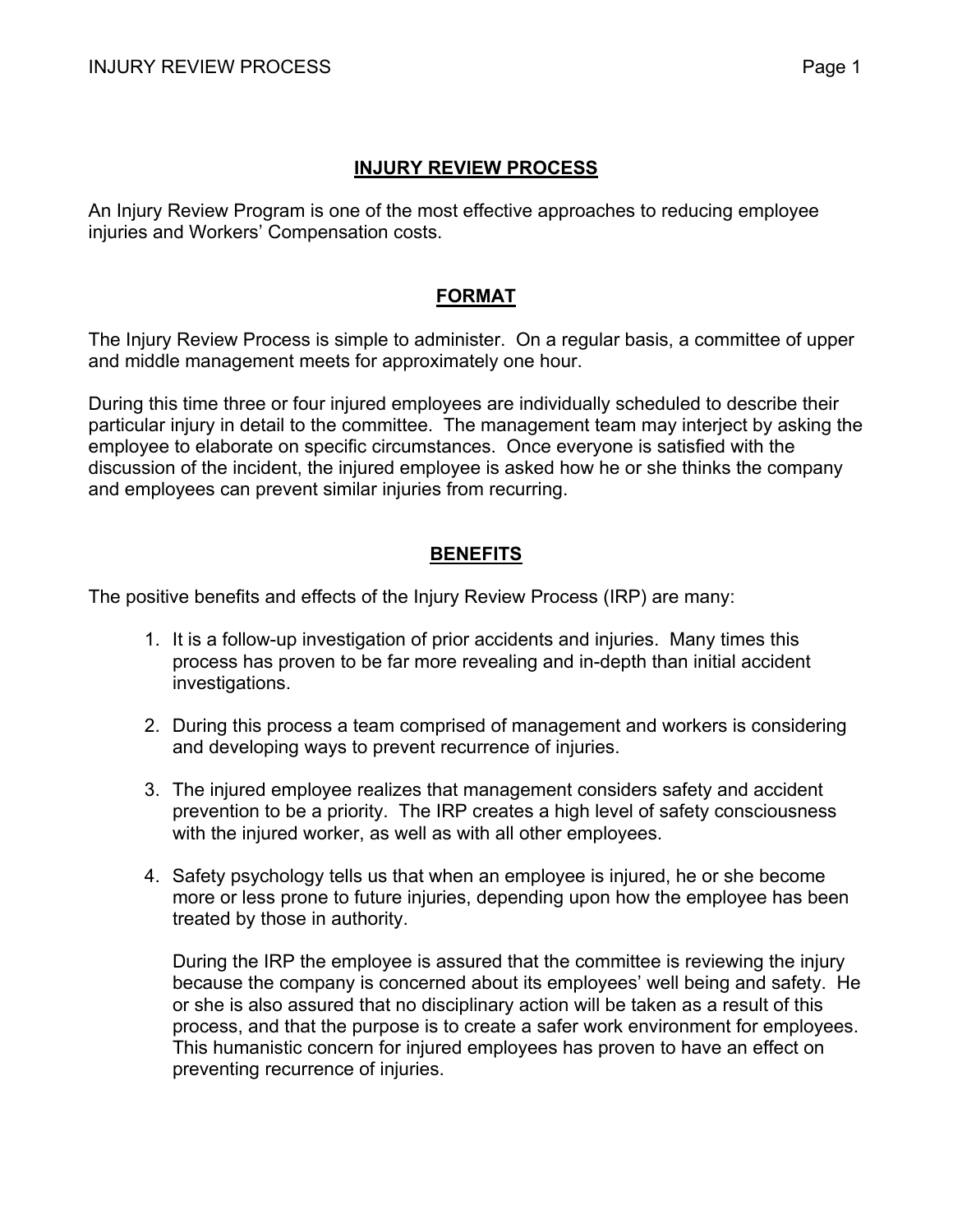- 5. It imposes a degree of accountability on supervisors for accident prevention. Supervisors will become more involved in safety to avoid having their workers called in front of the committee.
- 6. This process will prevent "rip-offs" of the Workers' Compensation system. The fact that faked injuries will have to be explained in detail is an effective deterrent.
- 7. The injured employee is made to feel that top management is sincerely interested in his or her ideas about solving a problem.
- 8. The IRP will eventually decrease the frequency and severity of injuries through corrective action and increased safety consciousness.

## **SUGGESTED PROGRAM STRUCTURE**

- $\triangleright$  Meet monthly or on a regular basis, as needed.
- $\triangleright$  Review three or four injuries at each meeting.
- $\triangleright$  Spend ten or fifteen minutes reviewing each injury.
- $\triangleright$  Select and review lost time injuries, back injuries, near misses and minor injuries that could have been serious.
- $\triangleright$  Have your supervisors individually accompany their injured workers. Make sure employee describes the injury, not the supervisor.
- $\triangleright$  If you are in a union situation, it is advisable to have one or two representatives on the committee.
- $\triangleright$  Before your first meeting, send a memo to all employees announcing the process.
- $\triangleright$  Notify the employee well in advance that his or her injury has been selected for review. Employees who are off work on lost-time injuries should not be excluded from this process.
- $\triangleright$  Prior to the review, committee members should be given copies of the First Reports of Injury and Accident Investigation Reports.
- $\triangleright$  Be extremely positive with each employee. Put the employee at ease -- explain that the purpose of the IRP is to understand how the injury occurred and to prevent this type of injury from recurring. Ask how the employee is feeling, whether the injury is healed and whether proper medical care was received.